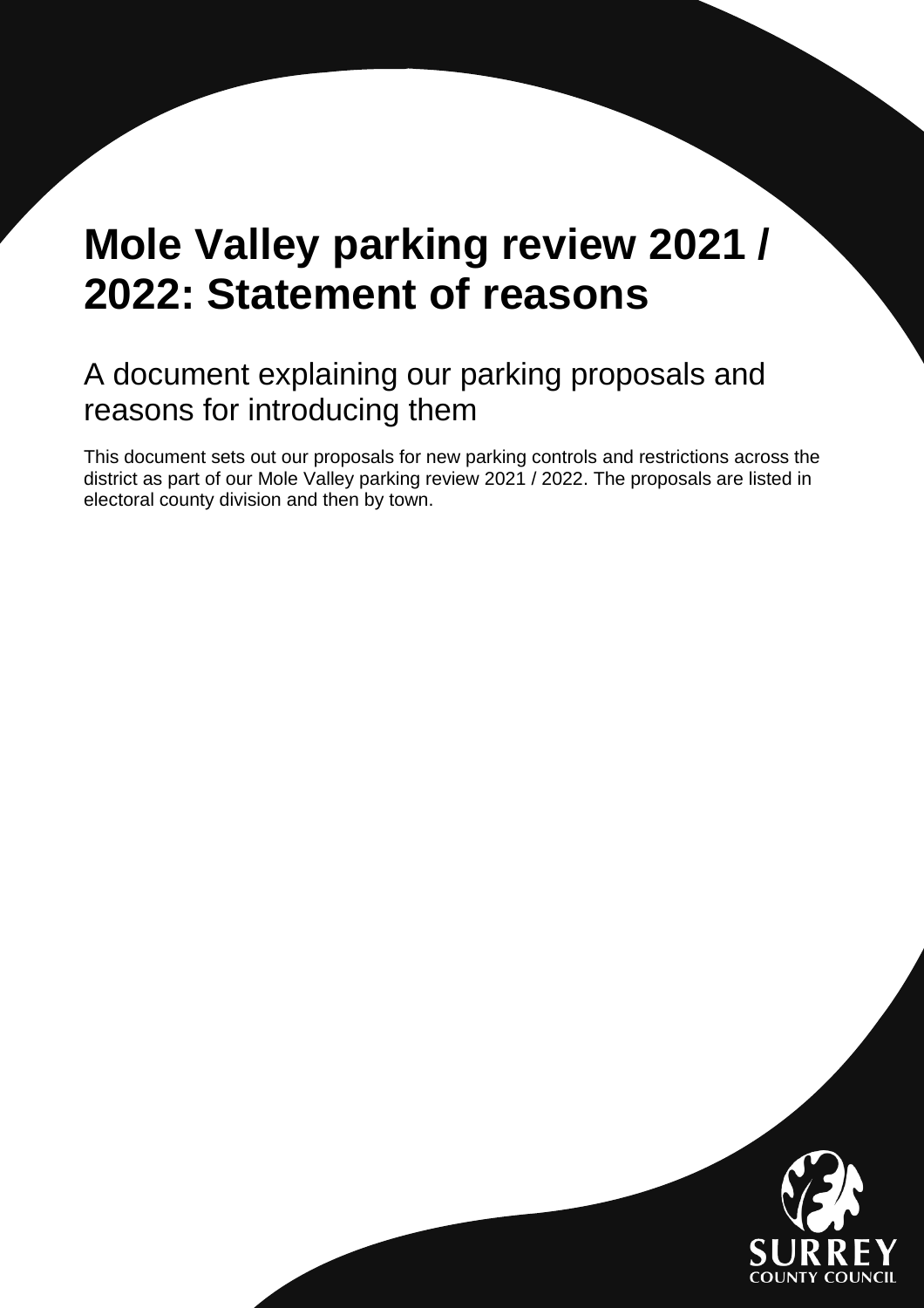| <b>Contents</b> |   |
|-----------------|---|
|                 |   |
|                 |   |
|                 |   |
|                 |   |
|                 |   |
|                 |   |
|                 |   |
|                 |   |
|                 |   |
|                 |   |
|                 |   |
|                 |   |
|                 |   |
|                 |   |
|                 |   |
|                 |   |
|                 |   |
|                 |   |
|                 |   |
|                 |   |
|                 |   |
|                 |   |
|                 |   |
|                 |   |
|                 |   |
|                 |   |
|                 |   |
|                 |   |
|                 |   |
|                 |   |
|                 |   |
|                 |   |
|                 |   |
|                 |   |
|                 |   |
|                 |   |
|                 | 2 |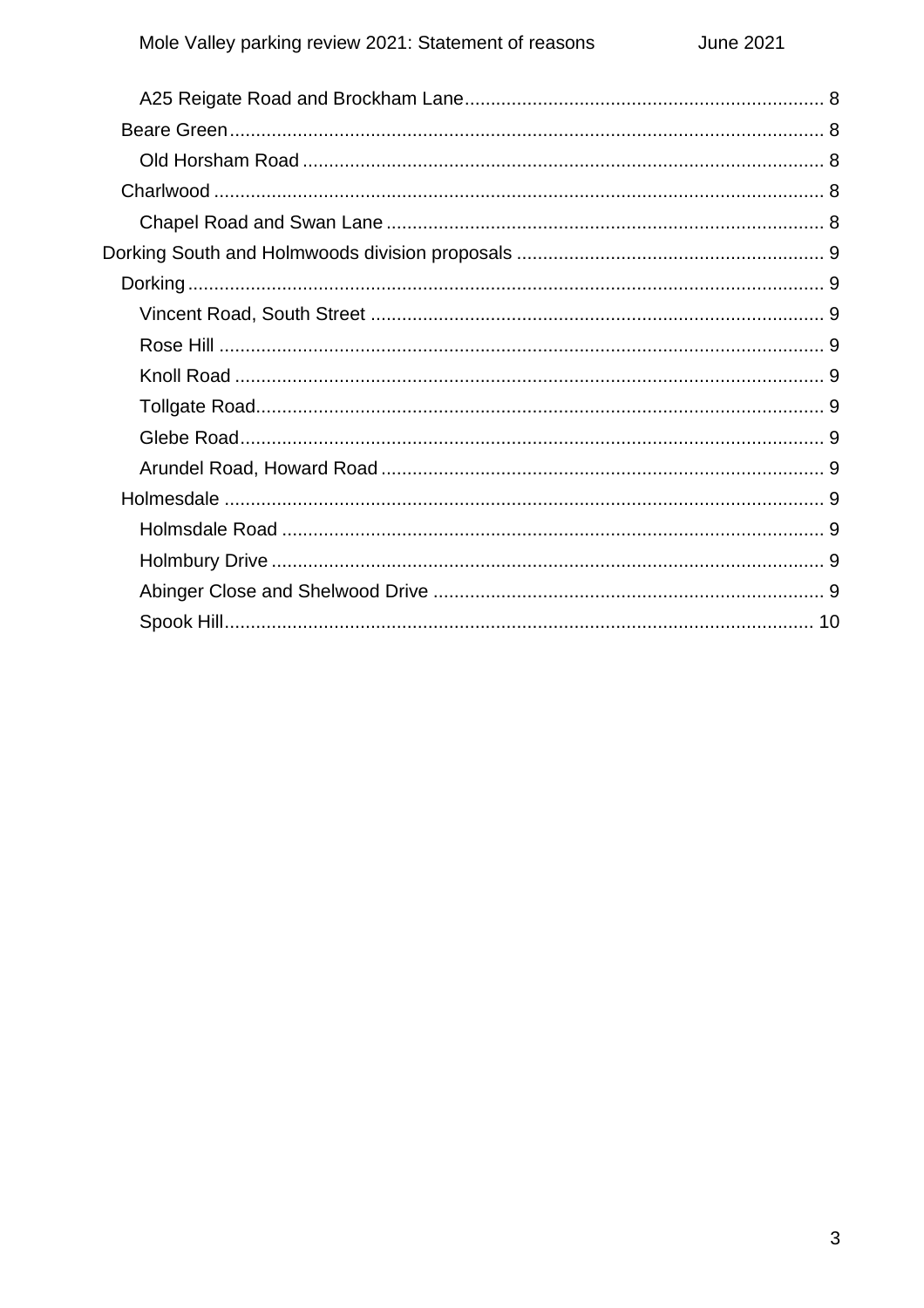# <span id="page-3-0"></span>**Ashtead division proposals**

The county councillor for this division is [Chris Townsend.](https://mycouncil.surreycc.gov.uk/mgUserInfo.aspx?UID=189)

### <span id="page-3-1"></span>**Ashtead**

### <span id="page-3-2"></span>**Chaffers Mead and Mead End**

Introduce double yellow lines on the junction to prevent obstructive parking and improve access to and from Mead End. This proposal is shown on drawing 1.

#### <span id="page-3-3"></span>**Greville Park Road and Gayton Close**

Introduce double yellow lines on the junction to prevent obstructive parking and improve access to and from Mead End. This proposal is shown on drawing 2.

#### <span id="page-3-4"></span>**Greville Park Road**

Introduce a single yellow line restriction operating from Monday to Saturday, 8am to 6pm, on the south western side between Park Road and The Street. This is to improve access and prevent all day obstructive parking. These proposals are shown on drawing 2.

#### <span id="page-3-5"></span>**Grange Road and Blades Close**

Following receipt of a petition, we have been asked to introduce a single yellow line restriction operating from Monday to Friday 8am to 10am and 2pm to 4pm in order to prevent inconsiderate and obstructive parking around school drop off and pick up times. The current parking situation means that traffic often backs up onto Leatherhead Road causing traffic on Leatherhead Road to back up. This proposal also includes double yellow lines at the junctions, to improve forward visibility, at all times. This proposal is shown on drawing 3 and 4.

### <span id="page-3-6"></span>**Ermyn Way and Hatherwood**

Introduce double yellow lines at the junction of Hatherwood and Ermyn Way to prevent obstructive parking, improve access and increase forward visibility. Extend the double yellow lines on Ermyn Way, from their current end point to the boundary of the properties known as The Crossways and Wimbers. This is to allow additional vehicles to queue safely on the approach to Leatherhead Road. This proposal is shown on drawing 4.

#### <span id="page-3-7"></span>**Woodfield Lane**

Extend the current double yellow lines across the length of the existing parking bay opposite Pond Place and number 63 Woodfield Lane. This is because, what was a time limited bay, is now being abused by drivers parking all day causing an obstruction for vehicles on that section of road. The time limited bay worked well whilst the shop was in place but following the new development this is being abused. This proposal is shown on drawing 11.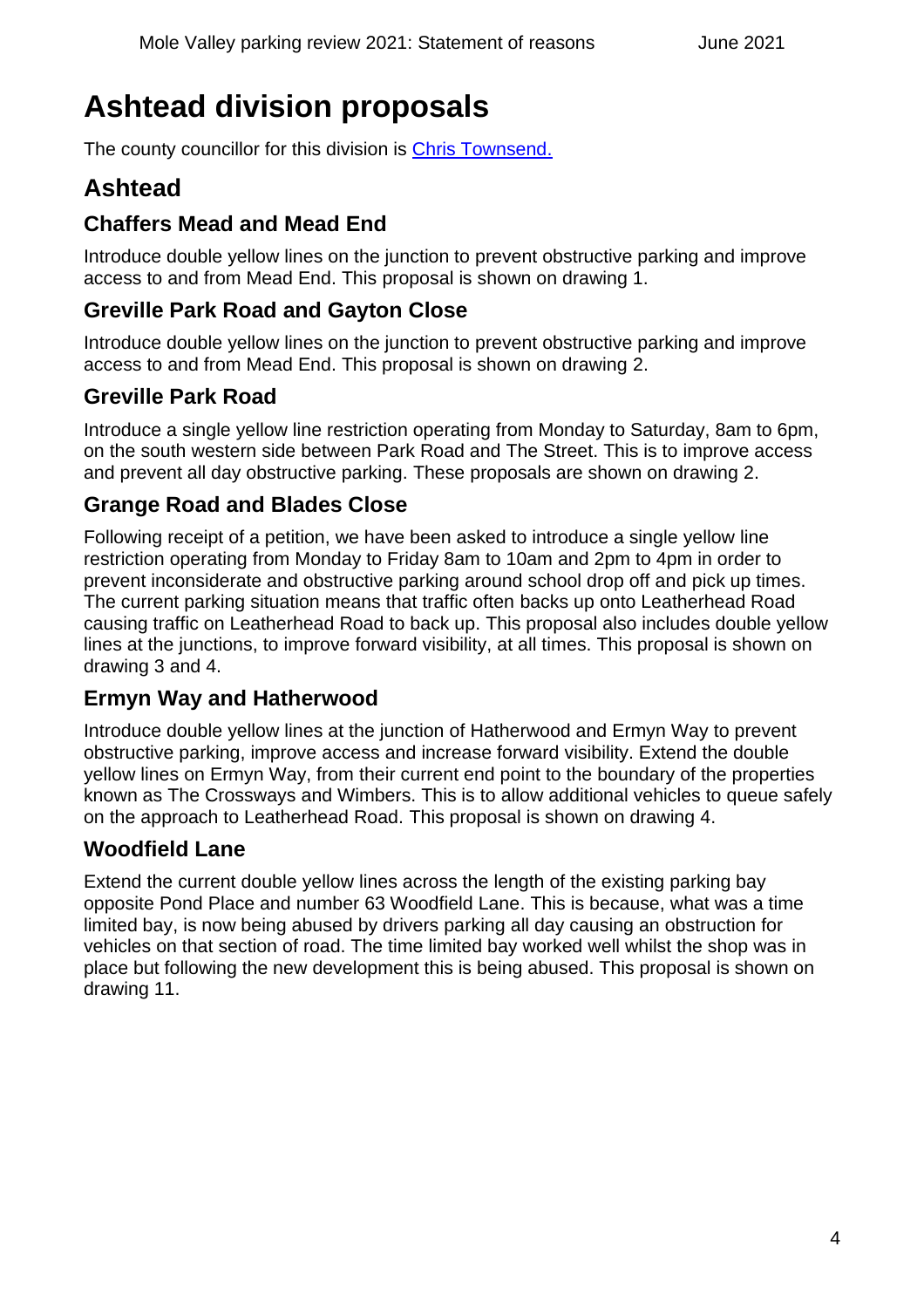# <span id="page-4-0"></span>**Leatherhead and Fetcham East division proposals**

The county councillor for this division is [Tim Hall.](https://mycouncil.surreycc.gov.uk/mgUserInfo.aspx?UID=150)

### <span id="page-4-1"></span>**Leatherhead**

### <span id="page-4-2"></span>**Teazlewood Park**

Introduce double yellow lines on the first bend as you enter Teazlewood Park from Kingston Road. This is to improve access for all vehicles, especially refuse and emergency vehicles and improve forward visibility. This proposal is shown on drawing 5.

#### <span id="page-4-3"></span>**Sandes Place**

Introduce double yellow lines on the bend adjacent to number 23 to prevent obstructive parking, improve access and increase forward visibility. The proposals are shown on drawing 6.

### <span id="page-4-4"></span>**Aperdele Road**

This proposal is to remove the existing school keep clear markings as they are now redundant and no longer required. These proposals are shown on drawing 7.

#### <span id="page-4-5"></span>**Cleeve Road and Gaveston Road**

Introduce double yellow lines at the junction to facilitate better movement throughout the junction, to prevent obstructive parking, improve access and increase forward visibility. The proposals are shown on drawing 8.

### <span id="page-4-6"></span>**Linden Road**

To introduce a residents permit scheme after having received a signed petition, to enable residents to park near to their properties, as they currently have little or no off street facilities available. This scheme would operate from Monday to Saturday 8am to 6pm. The proposals are shown on drawing 9.

### <span id="page-4-7"></span>**Highlands Road**

Following the introduction of a residents permit scheme on Highlands Road in 2021, the residents have asked that we introduce an additional parking bay to the west of the buildout near Highlands Avenue. The proposals are shown on drawing 10.

### <span id="page-4-8"></span>**Upper Fairfield Road**

To introduce a new parking bay as an extension of the existing resident permit scheme on Upper Fairfield Road, adjacent to numbers 36 and 38 Upper Fairfield Road. This proposal is shown on drawing 9.

### <span id="page-4-9"></span>**Upper Fairfield Road**

Convert the existing disabled parking bays at the end of Upper Fairfield Road, near Leret Way, to time limited bays, operating Monday to Saturday, 8am to 6pm, 2 hours, no return 1 hour. This is because the access to these bays is not suitable for disabled users and the bays remain unused. This proposal is shown on drawing 9.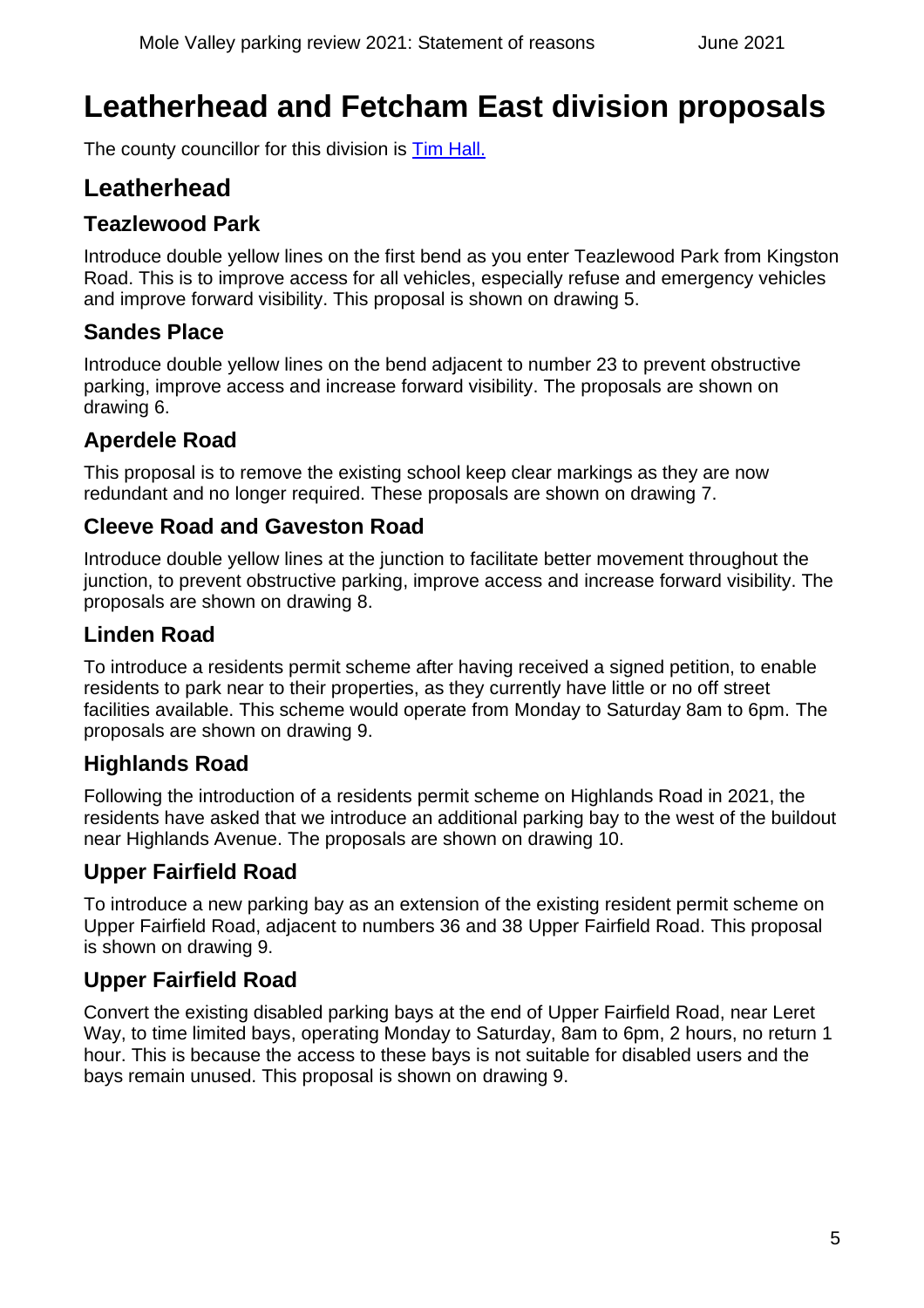# <span id="page-5-0"></span>**Bookham and Fetcham West division proposals**

The county councillor for this division is [Clare Curran.](https://mycouncil.surreycc.gov.uk/mgUserInfo.aspx?UID=135)

### <span id="page-5-1"></span>**Fetcham**

### <span id="page-5-2"></span>**Penrose Road and Copperfields**

Introduce double yellow lines on both corners and opposite at the junction with Penrose Road to prevent obstructive parking and improve access to and from Copperfields. This proposal is shown in drawing 12.

### <span id="page-5-3"></span>**Eastwick Road**

Extend the recently installed double yellow lines, across the access to Highfield Court and close the gap obstructive parking on pavement. This proposal is shown in drawing 13.

### <span id="page-5-4"></span>**Beales Road and Oveton Way**

Introduce double yellow lines on the junction to prevent obstructive parking and improve access to and from Oveton Way. This proposal is shown in drawing 14.

### <span id="page-5-5"></span>**The Spinney**

Introduce double yellow lines up to and opposite the driveway of number 1 Eastwick Drive to improve access to driveway and prevent obstructive parking. This proposal is shown in drawing 35.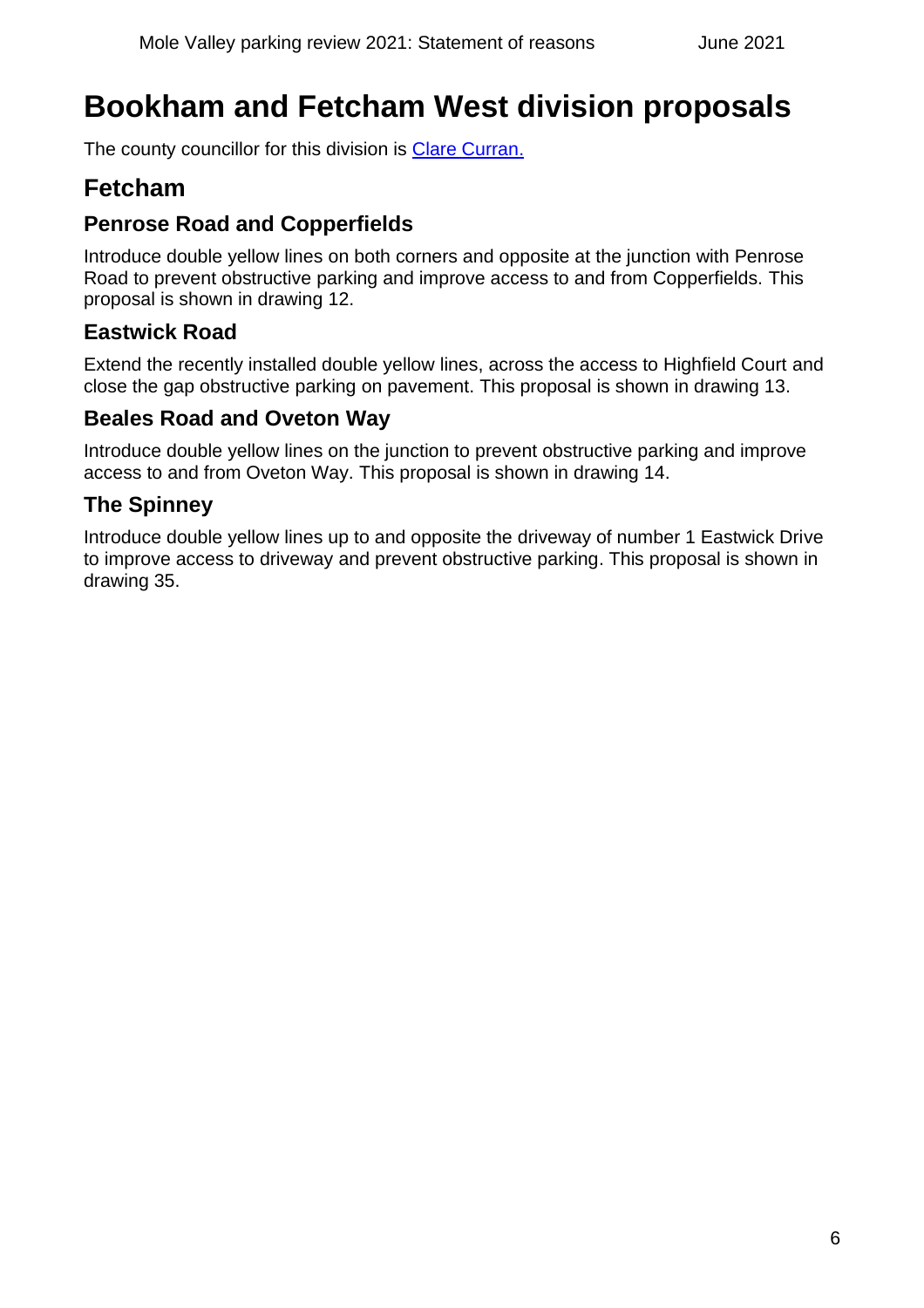# <span id="page-6-0"></span>**Dorking Hills division proposals**

The county councillor for this division is [Hazel Watson.](https://mycouncil.surreycc.gov.uk/mgUserInfo.aspx?UID=192)

### <span id="page-6-1"></span>**Mickleham**

### <span id="page-6-2"></span>**Old London Road**

Introduce a series of double yellow lines along various sections of the road to prevent obstructive parking. Following the ease of Lockdown, visitors to the Box Hill area have parked inconsiderately causing issues with bus routes, access for residents and potential access for emergency vehicles, especially in areas where the carriageway is narrow. This proposal is shown in drawings 15, 16, 17 and 18.

#### <span id="page-6-3"></span>**London Road slip road**

Introduce double yellow lines along both sides of the access road, from The Stepping Stones, southwards towards Pixham Lane. Access to this road has been reduced significantly by visitors to Box Hill and The Stepping Stones, meaning residents cannot gain access to private driveways and other larger vehicles, such as emergency vehicles cannot traverse the road. This proposal is shown in drawings 22 and 23.

### <span id="page-6-4"></span>**Westhumble**

### <span id="page-6-5"></span>**Chapel Lane**

Introduce double yellow lines along the length of Chapel Road, Boxhill and Westhumble Station and the Burney Road junction. This is due to visitors to the local sites parking inconsiderately and reducing the width of the carriageway significantly, preventing access for residents and any potential emergency vehicles. This proposal is shown in drawings 19, 20 and 21.

### <span id="page-6-6"></span>**Abinger**

### <span id="page-6-7"></span>**Felday Road**

Introduce double yellow lines on both sides from the end of the existing yellow lines, southwards to the access to Moorland Cottages. This is to remove obstructive parking, which was highlighted throughout the recent pandemic. This proposal is shown in drawing 32.

### <span id="page-6-8"></span>**Dorking**

### <span id="page-6-9"></span>**Ansell Road**

Include residents of Kian Court into the existing resident permit scheme. What was 'Forge House' listed in the traffic order, has now been converted into flats and renamed Kian Court.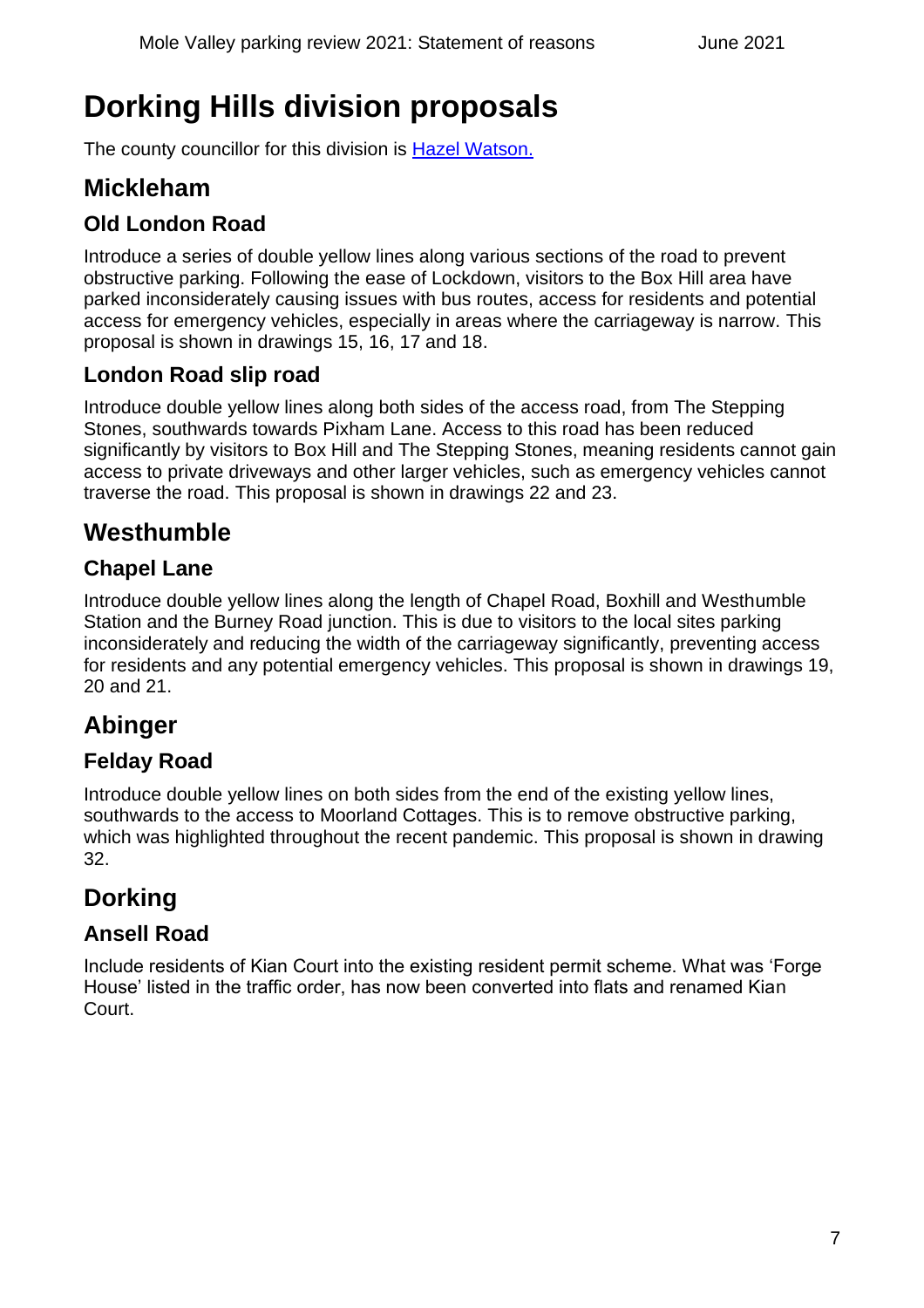# <span id="page-7-0"></span>**Dorking Rural division proposals**

The county councillor for this division is [Helyn Clack.](https://mycouncil.surreycc.gov.uk/mgUserInfo.aspx?UID=130)

### <span id="page-7-1"></span>**Brockham**

### <span id="page-7-2"></span>**A25 Reigate Road and Brockham Lane**

Introduce double yellow lines on the junction to prevent obstructive parking and improve access to and from Brockham Lane. This proposal is shown in drawing 24.

### <span id="page-7-3"></span>**Beare Green**

#### <span id="page-7-4"></span>**Old Horsham Road**

Introduce double yellow lines between Greenfields Place and the A24 Horsham Road. The approach to this junction is hindered by parked cars and is used by large farm machinery, as well as buses and HGVs. The approach to the A24 is often hindered.

Also introduce a 20 minute loading bay that operates from Monday to Saturday 8am to 6pm to formalise the existing loading area layby. This proposal is shown in drawing 33.

### <span id="page-7-5"></span>**Charlwood**

### <span id="page-7-6"></span>**Chapel Road and Swan Lane**

Introduce double yellow lines on the junction to prevent obstructive parking and improve access to and from Swan Lane. This proposal is shown in drawing 34.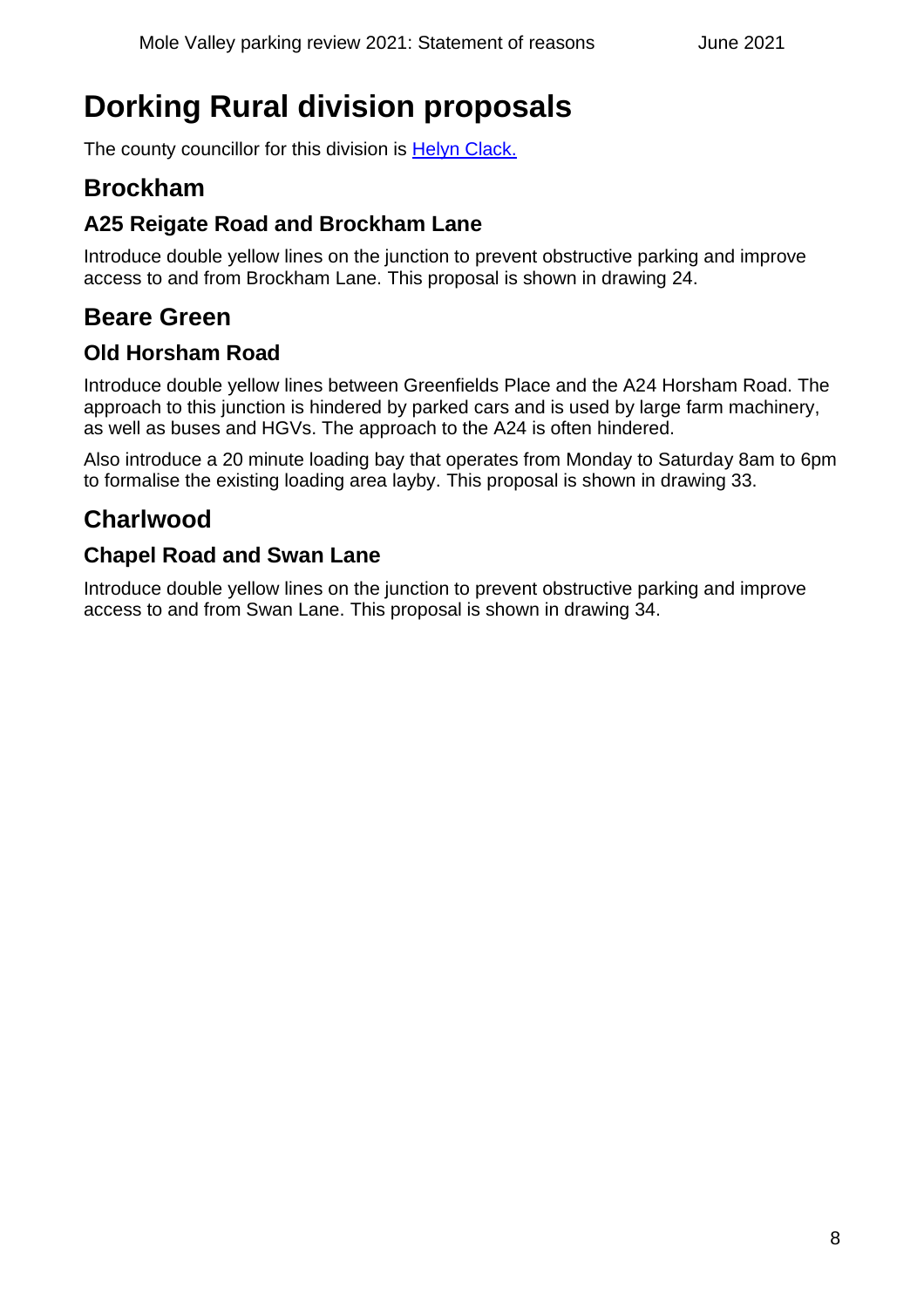# <span id="page-8-0"></span>**Dorking South and Holmwoods division proposals**

The county councillor for this division is [Stephen Cooksey.](https://mycouncil.surreycc.gov.uk/mgUserInfo.aspx?UID=132)

### <span id="page-8-1"></span>**Dorking**

### <span id="page-8-2"></span>**Vincent Road, South Street**

Introduce double yellow lines on South Street prior to the junction and on the northern side of Vincent Road across the access of number 118 South Street. This is to facilitate access to the parking bays that run adjacent to the building line of number 118 South Street and the vehicular access behind the same property. This proposal is shown in drawing 25.

### <span id="page-8-3"></span>**Rose Hill**

Introduce double yellow lines on the northern corner of Rose Hill and the access to Rose Hill Lodge, to prevent obstructive parking and improve site lines when exiting on to Rose Hill. This proposal is shown in drawing 25.

### <span id="page-8-4"></span>**Knoll Road**

Introduce double yellow lines on the junction to prevent obstructive parking and improve access to and from Roman Road (private road). This proposal is shown in drawing 26.

#### <span id="page-8-5"></span>**Tollgate Road**

Reinstate double yellow lines that were removed a few years ago. Access to Martineau Drive is restricted by parking opposite. This proposal is shown in drawing 27.

#### <span id="page-8-6"></span>**Glebe Road**

Include residents of Sondes Farm in the existing residents permit scheme, to enable them to purchase permits. Although they have some private off-street parking, they do not have enough or any parking for visitors. We have had a few requests recently from Sondes Farm residents asking to be included within the scheme. No drawing for this proposal.

### <span id="page-8-7"></span>**Arundel Road, Howard Road**

Include the resident of 36 Mount Street in the existing residents permit scheme. They do not have any off-street parking available.

### <span id="page-8-8"></span>**Holmesdale**

### <span id="page-8-9"></span>**Holmsdale Road**

Introduce double yellow lines along various sections of Holmsdale Road to improve access and increase forward visibility and make travelling along this road safer. This proposal is shown in drawings 28, 29 and 30.

#### <span id="page-8-10"></span>**Holmbury Drive**

Introduce double yellow lines opposite the junction with Dukes Ride to ease access on to Holmbury Drive, without having to exit on to the wrong side of the carriageway. This proposal is shown in drawing 29.

### <span id="page-8-11"></span>**Abinger Close and Shelwood Drive**

Introduce double yellow lines on the junction to prevent obstructive parking and improve access to and from Abinger Close. This proposal is shown in drawing 30.